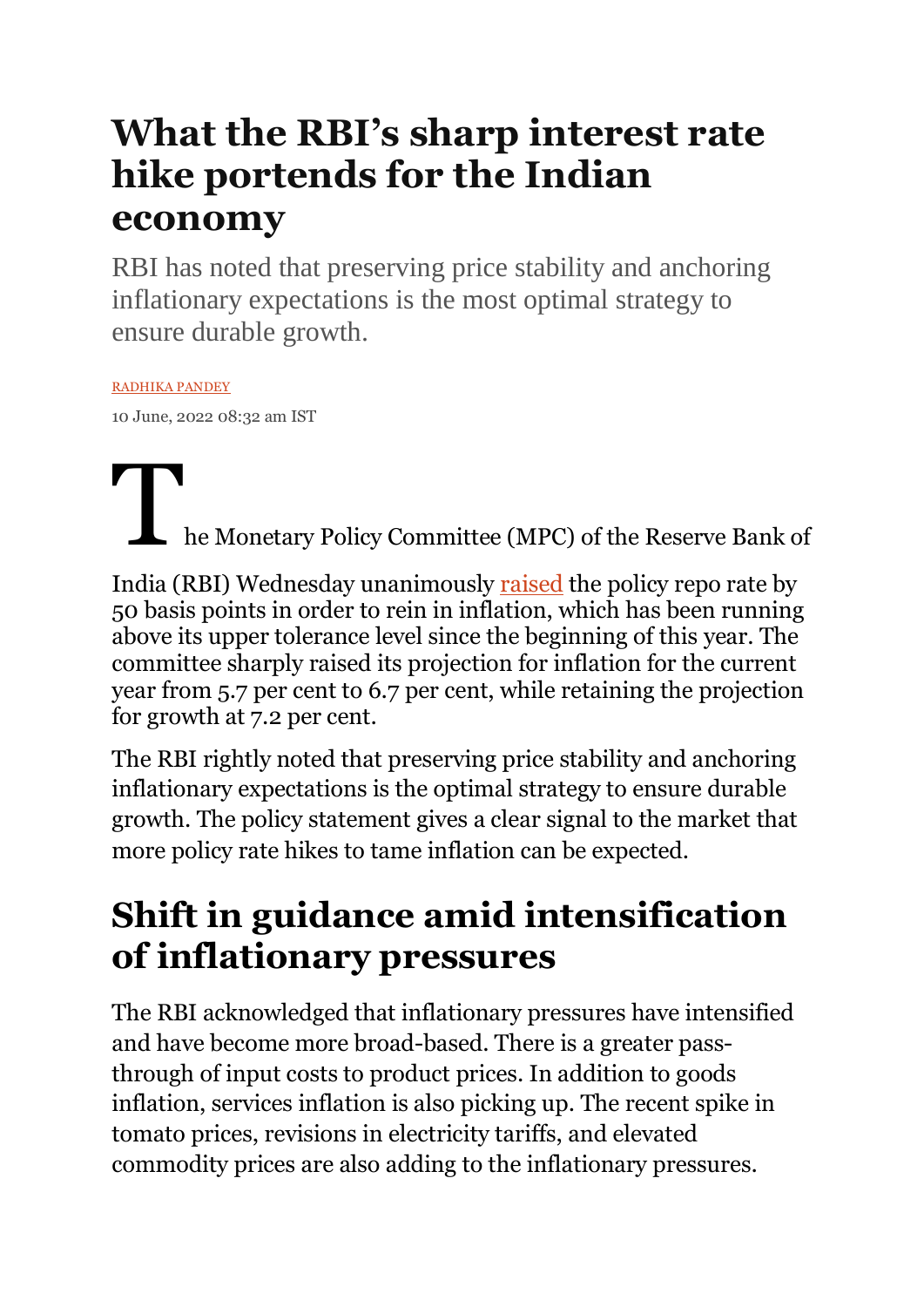Spillovers from global developments are still unfolding. The price of crude oil, after showing signs of easing, has again inched up to \$120 per barrel. While the UN Food and Agriculture Organization's (FAO) Food Price Index moderated in May, the cereal price index sub-component continued to escalate. The RBI noted that inflation will likely fall below the upper threshold of 6 per cent only by the end of the year. The RBI has projected inflation to decline from 7.4 per cent in the July-September quarter to 6.2 percent in the October-December quarter, and further to 5.8 percent in the January-March quarter. If inflationary pressures accentuate, there could be revisions to the inflation projections for the second half of the year.

The policy shift towards placing priority on managing inflation is reflected in the guidance statement. Till [February](https://www.rbi.org.in/Scripts/BS_PressReleaseDisplay.aspx?prid=53247), the RBI's focus was on reviving and sustaining growth. In the [April policy,](https://www.rbi.org.in/Scripts/BS_PressReleaseDisplay.aspx?prid=53537) the RBI spoke about withdrawal of accommodation while remaining accommodative. This stance was retained in the [May](https://rbi.org.in/Scripts/BS_PressReleaseDisplay.aspx?prid=53652) policy review. In the June policy, the MPC statement has [dropped](https://www.rbi.org.in/Scripts/BS_PressReleaseDisplay.aspx?prid=53832) its `commitment to remain accommodative'. The focus is now on 'withdrawal of accommodation' to ensure that inflation remains within the target. The shift in the policy statement gives clarity to markets that the RBI will not hesitate to raise rates further to tame inflation.

#### **Growth remains steady but needs to be watched**

On the positive front, while inflation has risen faster than anticipated, growth has remained resilient. In addition to the various high-frequency indicators — such as the Purchasing Managers' Index (PMI) for manufacturing, PMI for [services,](https://economictimes.indiatimes.com/news/economy/indicators/india-may-services-growth-at-11-year-high-input-inflation-at-record/articleshow/91977067.cms) core sector growth, and improvements in [auto sales](https://auto.economictimes.indiatimes.com/news/industry/auto-sales-in-may-2022-all-segments-move-up-from-the-pandemic-marred-low-base-of-may-2021/91973726) that point to steady growth — capacity utilisation has increased from 72 per cent to more than 74 percent in the January-March quarter. The rise in capacity utilisation coupled with government's capex push and the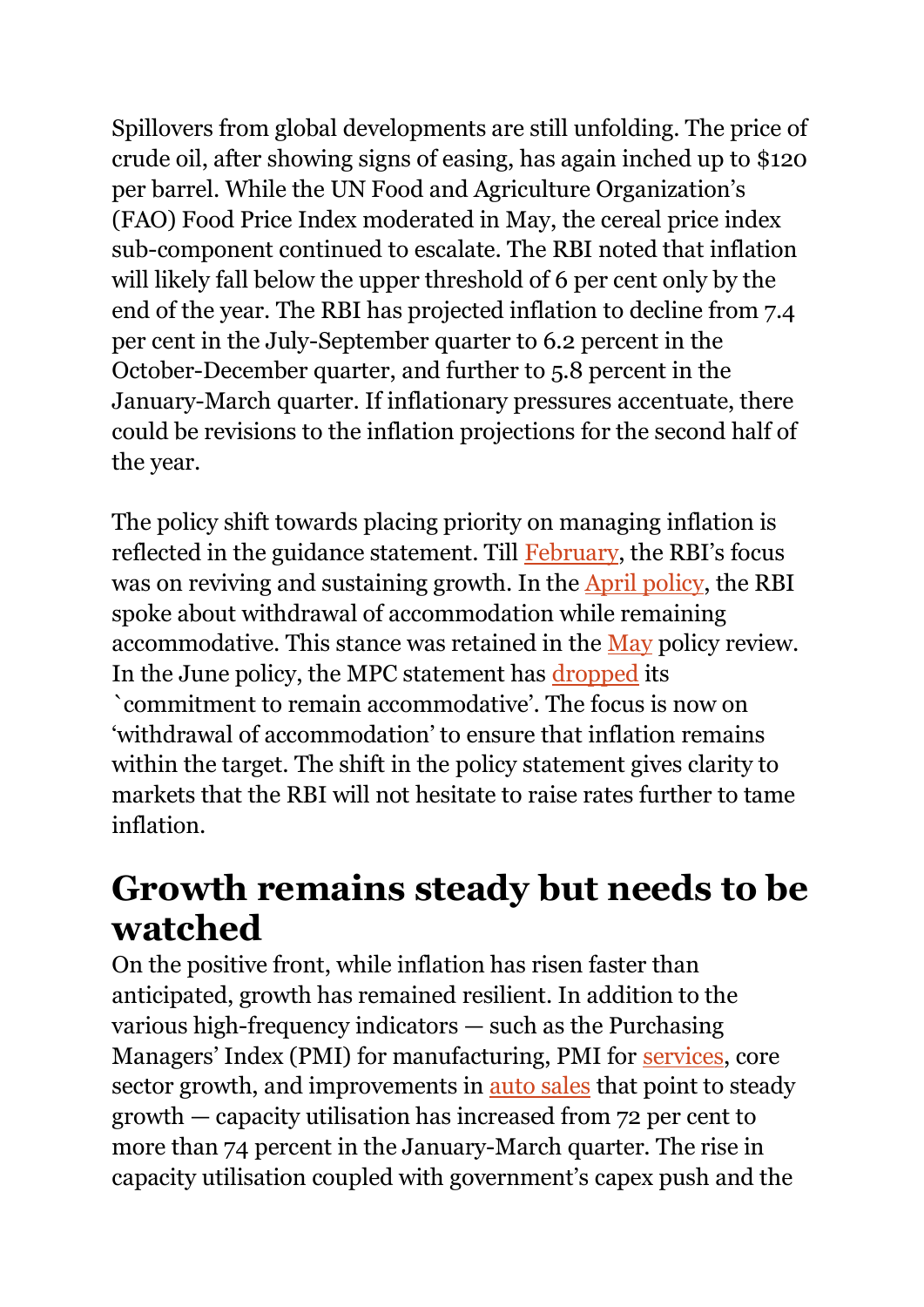deleveraged balance-sheets of companies should improve the investment climate, going forward. Expectations of a normal southwest monsoon, and encouraging kharif sowing, also bode well for growth.

While the RBI doesn't seem to be too worried about growth at the moment, concerns are emerging, as is evident from recent downward revisions in growth projections by some agencies. The [World Bank](https://www.moneycontrol.com/news/business/economy/world-bank-slashes-india-fy23-gdp-growth-forecast-to-7-5-says-global-economy-in-stagflation-danger-8655301.html) has revised its GDP growth forecast for India for the current year from 8 per cent to 7.5 per cent owing to inflationary pressures, supply-side disruptions and geopolitical tensions. To be sure, India is not alone in facing a weaker growth projection. The forecast for global growth has also been revised downwards from 4.1 per cent to 2.9 per cent.

### **Transmission of rate hikes to loans and deposits**

Two consecutive rate hikes will lead to an upward adjustment of lending rates by banks. Since most of the loans given to the retail segment and to micro, small and medium enterprises are linked to external benchmarks, a hike in policy repo rate rates leads to a faster transmission to lending rates. After the 4 May policy rate hike, many [banks](https://www.financialexpress.com/industry/banking-finance/hdfc-bank-hikes-lending-rates-loans-from-indias-largest-private-lender-to-cost-this-much-now-across-tenures/2551073/) hiked their lending rates across tenures. Lending rates will rise further after the recent 50-basis-point hike in the policy repo rate. But despite the increase in lending rates and customers' equated monthly instalments (EMIs), bank credit witnessed double-digit growth of more than 11 per cent in the fortnight ending 20 May.

The increase in the repo rate will lead to an increase in the bank deposit rates, although the deposit rates are not in sync with the repo rate hike. But as credit offtake gains momentum, banks will have to hike deposit rates to garner resources for advancing loans.